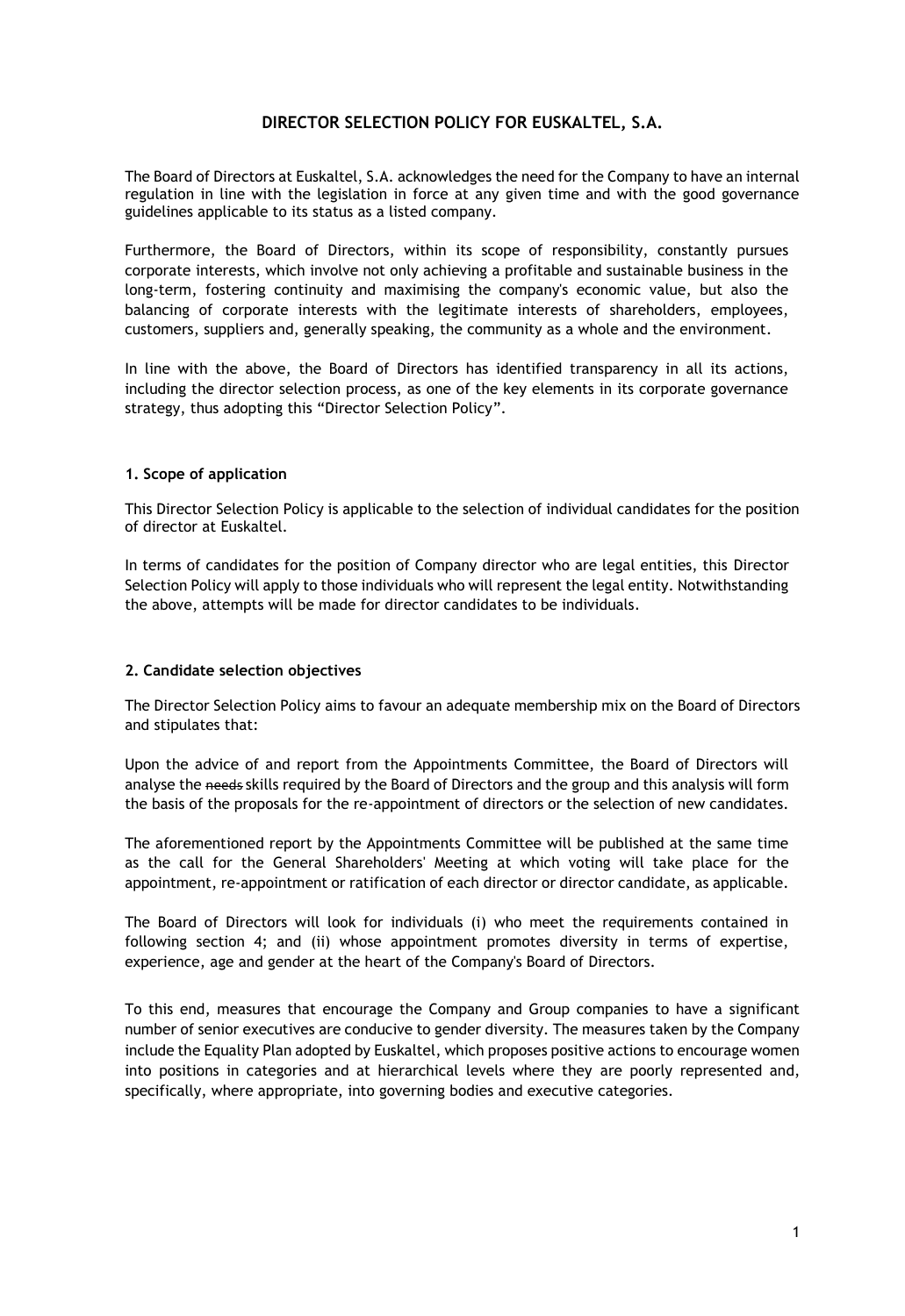### **3. Selection process. External advisors**

The candidate selection process will, in any case, avoid any kind of implicit bias that could discriminate in any way, particularly any bias that might prevent the selection of female directors. The selection process will specifically aim to avoid a failure to comply with the objective of female directors continuing to represent at least 40% of Board members in 2022.

Similarly, the selection process will be guided by corporate interests. Meritocracy will be the key selection criteria and the aim of the process is to look for the most qualified candidates.

The Appointments Committee is authorised to (i) bring before the Board of Directors the appointment proposals for independent directors for co-opted appointment or for submission for the approval of the General Shareholders' Meeting and also proposals for the re-appointment or dismissal of such directors by the General Shareholders' Meeting; and (ii) to report on the appointment proposals for the remaining directors for co-opted appointment or for submission for the approval of the General Shareholders' Meeting and also proposals for their re-appointment or dismissal by the General Shareholders' Meeting.

Furthermore, any director may suggest candidates for the position of director, provided that the procedures and requirements set out in this Director Selection Policy are followed.

Lastly, the Company may use external advisors to select and validate director candidates.

#### **4. Candidate requirements**

In accordance with internal regulations, and specifically to align with the principles recognised in the Code of Ethics, candidates for the position of Company director must be honourable, suitable, and with the appropriately high reputation, skills, experience, qualifications, training, availability and commitment required by the role.

Moreover, when selecting candidates, attempts will be made to achieve a suitable balance on the Board of Directors that enriches decision-making processes and brings diverse perspectives to the issues within its scope of authority.

#### **5. Impediments to being a candidate for director**

In accordance with internal regulations, the following cannot be considered as candidates for the position of director or, where applicable, individual representatives for a director who is a legal entity:

(i) National or foreign companies from the telecommunications or other sectors which are competitors of the Company (**"Rival Companies"**), or their shareholders, directors or senior executives and individuals who, if applicable, were put forward by Rival Companies in their capacity as shareholders of the Company.

(ii) Individuals or legal entities who hold the position of director in more than five (5) companies, of which a maximum of three (3) may be listed companies.

For the purposes of this calculation, the following will not be taken into account: (i) property holding companies of the director or related persons; (ii) holding companies that are merely intended to hold shares, company shareholdings or assets, but have no ongoing business activity; (iii) in terms of proprietary members, those directors who are members through the appointment of the significant shareholder who proposed them as proprietary director of the Company or through any group company, provided that the proprietary director has the material and/or personal means required to give sufficient dedication to the position of director of the Company.